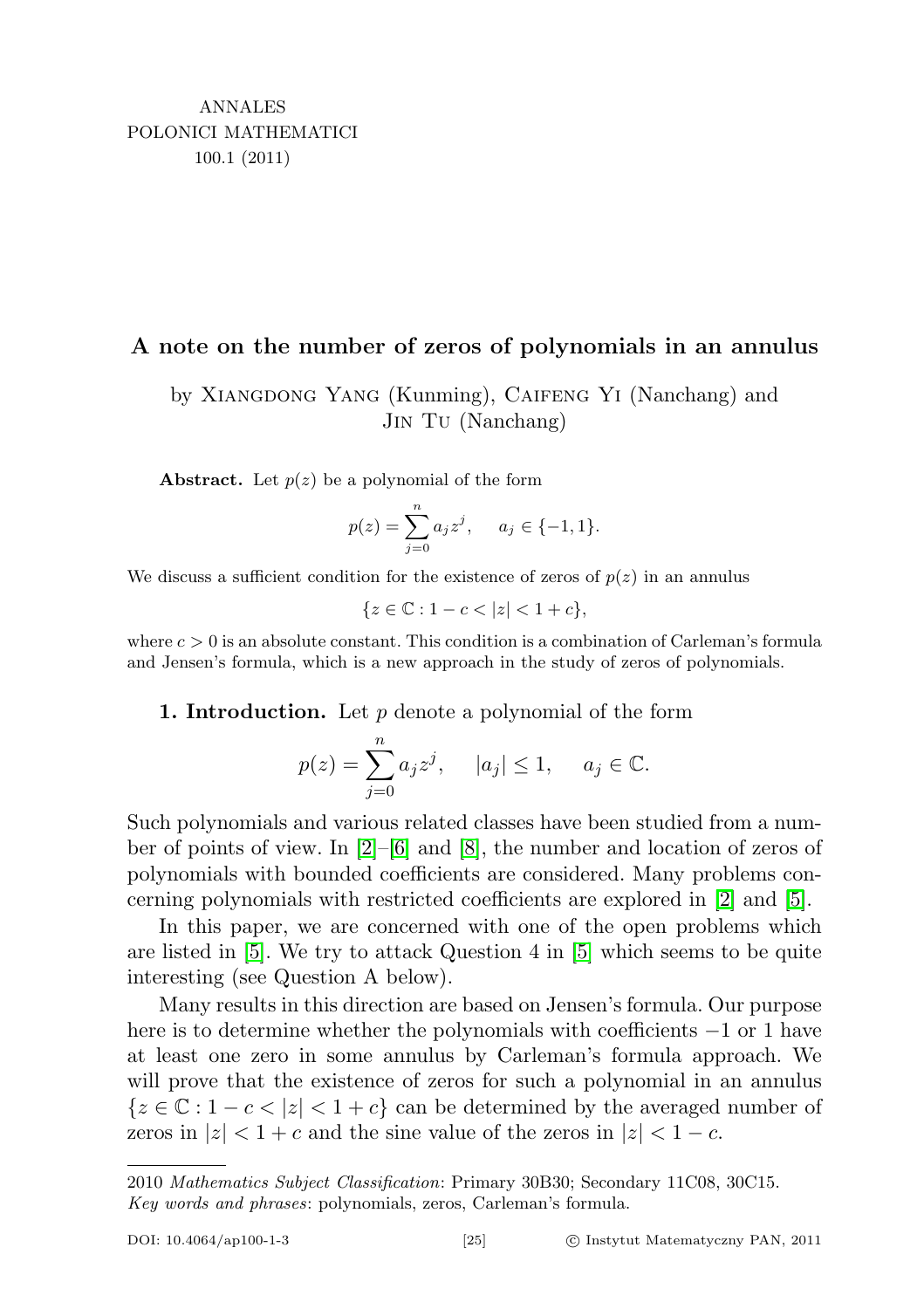Let us consider in greater detail the question of the number of polynomials in an annulus. The following earlier result related to this question is proved in [\[8\]](#page-5-2).

THEOREM A ([\[8\]](#page-5-2)). For every  $n \in \mathbb{N}$  there is a polynomial  $p_n$  of the form

$$
p_n(z) = \sum_{j=0}^n a_{j,n} z^j
$$
,  $|a_{j,n}| = 1$ ,  $a_j \in \mathbb{C}$ ,

such that  $p_n$  has no zeros in the annulus

$$
\bigg\{ z \in \mathbb{C} : 1 - \frac{c \log n}{n} < |z| < 1 + \frac{c \log n}{n} \bigg\},
$$

where  $c > 0$  is an absolute constant.

Furthermore, the following conjecture is put forward in [\[8\]](#page-5-2).

CONJECTURE  $A([8])$  $A([8])$  $A([8])$ . Every polynomial of the form

$$
p(z) = \sum_{j=0}^{n} a_j z^j, \quad a_j \in \{-1, 1\},\
$$

has at least one zero in the annulus

$$
\{z\in\mathbb{C}: 1-c/n<|z|<1+c/n\},
$$

where  $c > 0$  is an absolute constant.

In the recent paper [\[5\]](#page-5-3), the following question is presented.

QUESTION A  $([5])$  $([5])$  $([5])$ . Establish whether every polynomial p of degree n with coefficients in the set  $\{-1,1\}$  has at least one zero in the annulus

$$
\{z \in \mathbb{C} : 1 - c/n < |z| < 1 + c/n\},\
$$

where  $c > 0$  is an absolute constant.

Let us present the main result of this paper. With a sequence of numbers  $\Lambda = {\lambda_n = |\lambda_n|e^{i\theta_n} : n = 1, 2, \ldots}, \lambda_n \in \mathbb{C},$  we associate the *averaged* counting function ([\[10\]](#page-5-4))

(1) 
$$
N_A(r) = \int_0^r \frac{n_A(t)}{t} dt, \quad n_A(t) = \sum_{|\lambda_n| \le t} 1,
$$

and

(2) 
$$
C_{\Lambda}(t) = \sum_{|\lambda_n| \leq t} |\sin \theta_n|.
$$

THEOREM 1. Let p be a polynomial of the form

(3) 
$$
p(z) = \sum_{j=0}^{n} a_j z^j, \quad a_j \in \{-1, 1\},\
$$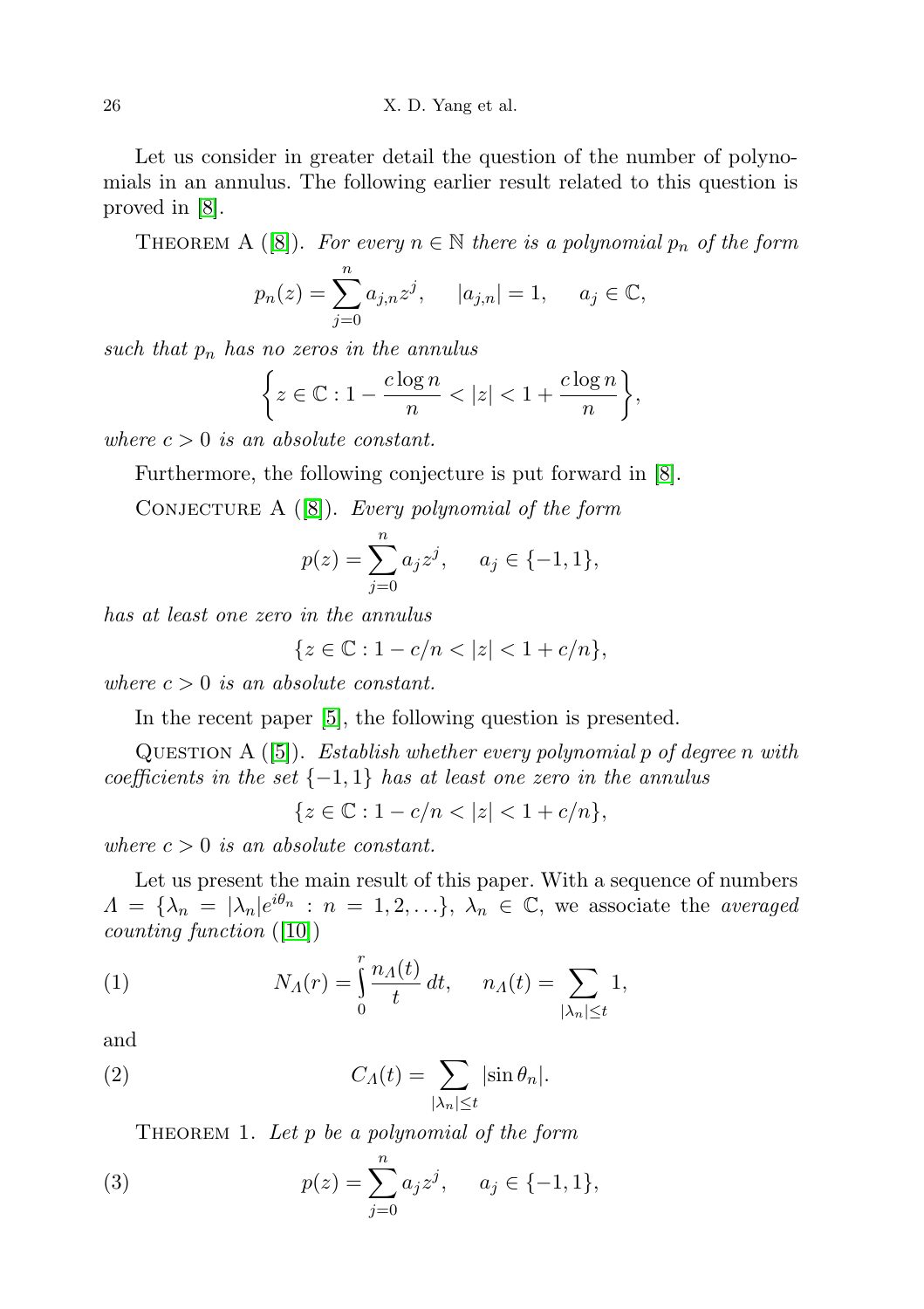and let  $\Lambda = \{b_k\}_{k=1}^n$  be its zero sequence. If for some  $c > 0$ ,

$$
N_A(1+c) - \frac{16}{9}C_A(1-c) > 0,
$$

where  $N_A$  and  $C_A$  are defined in (1) and (2) respectively, then  $p(z)$  has at least one zero in the annulus  $\{z \in \mathbb{C} : 1 - c < |z| < 1 + c\}.$ 

REMARK 1. We will show the existence of a positive constant  $c$  satisfying the condition in Theorem 1.

It is easy to see that

$$
\int_{1-c}^{1+c} \frac{n_A(t)}{t} dt \ge \int_{1-c}^{1+c} \frac{n_A(1-c)}{t} dt \ge \int_{1-c}^{1+c} \frac{C_A(1-c)}{t} dt.
$$

If we choose  $c$  satisfying

$$
1 > c > \frac{e^{16/9} - 1}{e^{16/9} + 1},
$$

then

$$
N_A(1+c) = \int_0^{1+c} \frac{n_A(t)}{t} dt \ge \int_{1-c}^{1+c} \frac{n_A(1-c)}{t} dt \ge \int_{1-c}^{1+c} \frac{C_A(1-c)}{t} dt,
$$

thus, we have

$$
N_A(1+c) - \frac{16}{9}C_A(1-c) > 0.
$$

2. Proof of the Theorem. In contrast to previous works on the number of zeros of polynomials, we will apply Carleman's formula which is often used to describe the property of functions analytic in a half annulus.

LEMMA 1 ([\[7\]](#page-5-5), [\[10\]](#page-5-4)). Let  $f(z)$  be a function analytic on  $S = \{z : \Im z \ge 0,$  $|z| \leq R$ . Then

$$
\sum_{|b_n| < R, 0 < \theta_n < \pi} \left( \frac{1}{|b_n|} - \frac{|b_n|}{R^2} \right) \sin \theta_n = \frac{1}{\pi R} \int_0^{\pi} \log |f(Re^{i\theta})| \sin \theta \, d\theta
$$
\n
$$
+ \frac{1}{2\pi} \int_0^R \left( \frac{1}{x^2} - \frac{1}{R^2} \right) \log |f(x)f(-x)| \, dx + \frac{1}{2} \Im f'(0)
$$

where  ${b_n}$  is the zero of  $f(z)$  in S and  ${\theta_n}$  is the corresponding sequence of arguments.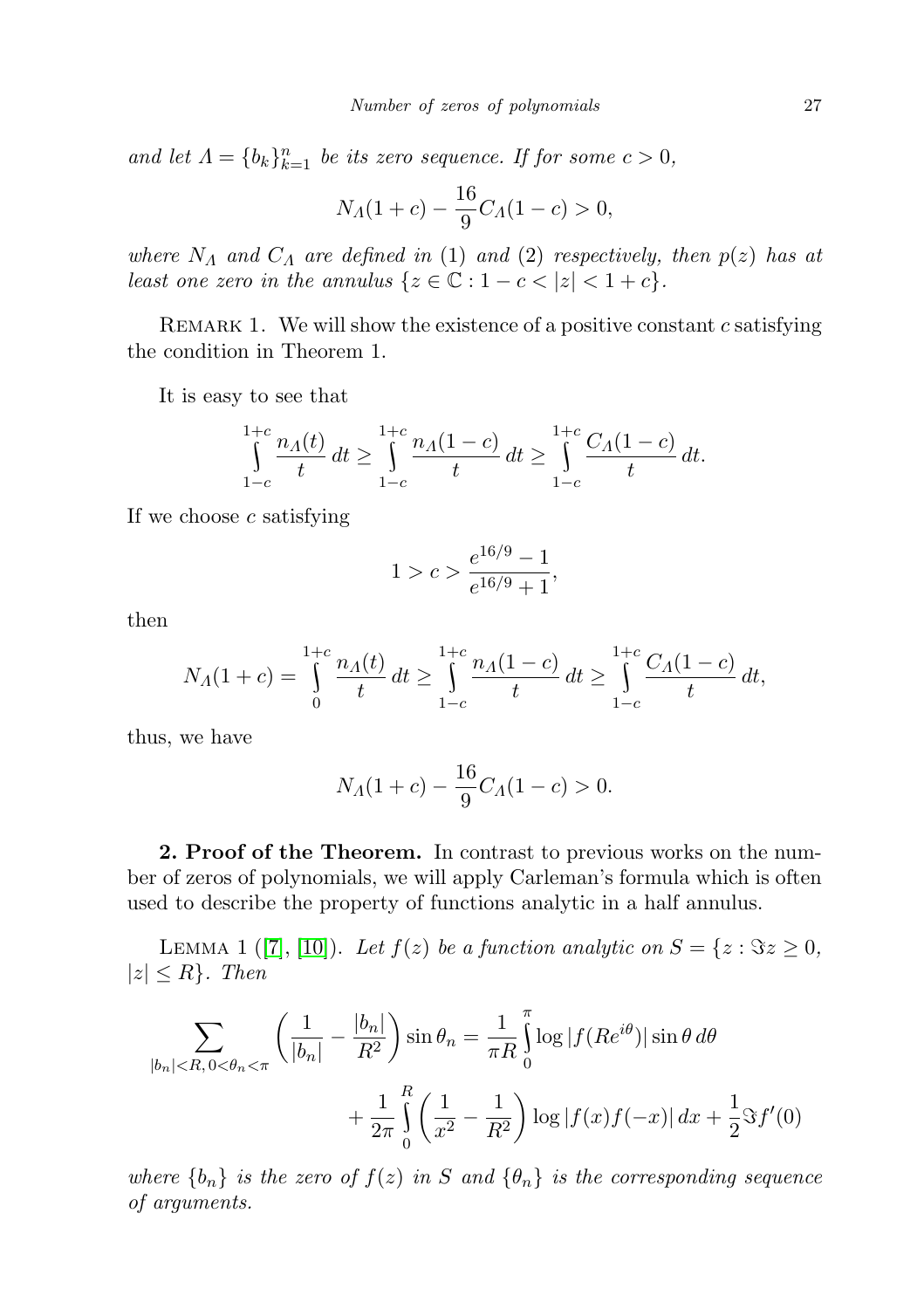LEMMA 2 ([\[10\]](#page-5-4)). Let  $f(z)$  be a function analytic on  $\{z : |z| \le R\}$ , with  $f(0) \neq 0$ , and let  $\Lambda$  be the zero sequence of f. Then

$$
\frac{1}{2\pi} \int_{0}^{2\pi} \log |f(Re^{i\theta})| d\theta = N_A(R) + \log |f(0)|,
$$

where  $N_A$  is defined in (1).

We are now ready to prove Theorem 1.

Proof of Theorem 1. Without loss of generality, we may assume that  $p(1 - c) \neq 0$  and  $p(1 + c) \neq 0$ . Applying Carleman's formula of Lemma 1 to  $P(z) = \frac{p(z)}{c(1+c)^{n+1}}$  on  $S = \{z : \Im z \ge 0, |z| \le 1+c\}$ , we have

(4)  
\n
$$
\sum_{|b_k| < 1+c, 0 < \theta_k < \pi} \left( \frac{1}{|b_k|} - \frac{|b_k|}{(1+c)^2} \right) \sin \theta_k
$$
\n
$$
= \frac{1}{\pi (1+c)} \int_{0}^{\pi} \log |P((1+c)e^{i\theta})| \sin \theta \, d\theta
$$
\n
$$
+ \frac{1}{2\pi} \int_{0}^{1+c} \left( \frac{1}{x^2} - \frac{1}{(1+c)^2} \right) \log |P(x)P(-x)| \, dx
$$

where  $\{b_k\}$  are the zeros of  $f(z)$  in S and  $\{\theta_k\}$  are the arguments of  $\{b_k\}$ . By the same reasoning on  $S' = \{z : \Im z \leq 0, |z| \leq 1+c\}$ , we have

(5)  

$$
\sum_{|b_k|<1+c, \pi < \theta_k < 2\pi} \left( \frac{1}{|b_k|} - \frac{|b_k|}{(1+c)^2} \right) \sin \theta_k
$$

$$
= \frac{1}{\pi (1+c)} \int_{\pi}^{2\pi} \log |P((1+c)e^{i\theta})| \sin \theta d\theta
$$

$$
+ \frac{1}{2\pi} \int_{0}^{1+c} \left( \frac{1}{x^2} - \frac{1}{(1+c)^2} \right) \log |P(x)P(-x)| dx
$$

where  ${b_k}$  are the zeros of  $f(z)$  in S' and  ${\theta_k}$  are the arguments of  ${b_k}$ . From  $(4)$  and  $(5)$ , we have

(6) 
$$
\sum_{|b_k| < 1+c, 0 < \theta_k < \pi} \left( \frac{1}{|b_k|} - \frac{|b_k|}{(1+c)^2} \right) \sin \theta_k - \sum_{|b_k| < 1+c, \pi < \theta_k < 2\pi} \left( \frac{1}{|b_k|} - \frac{|b_k|}{(1+c)^2} \right) \sin \theta_k
$$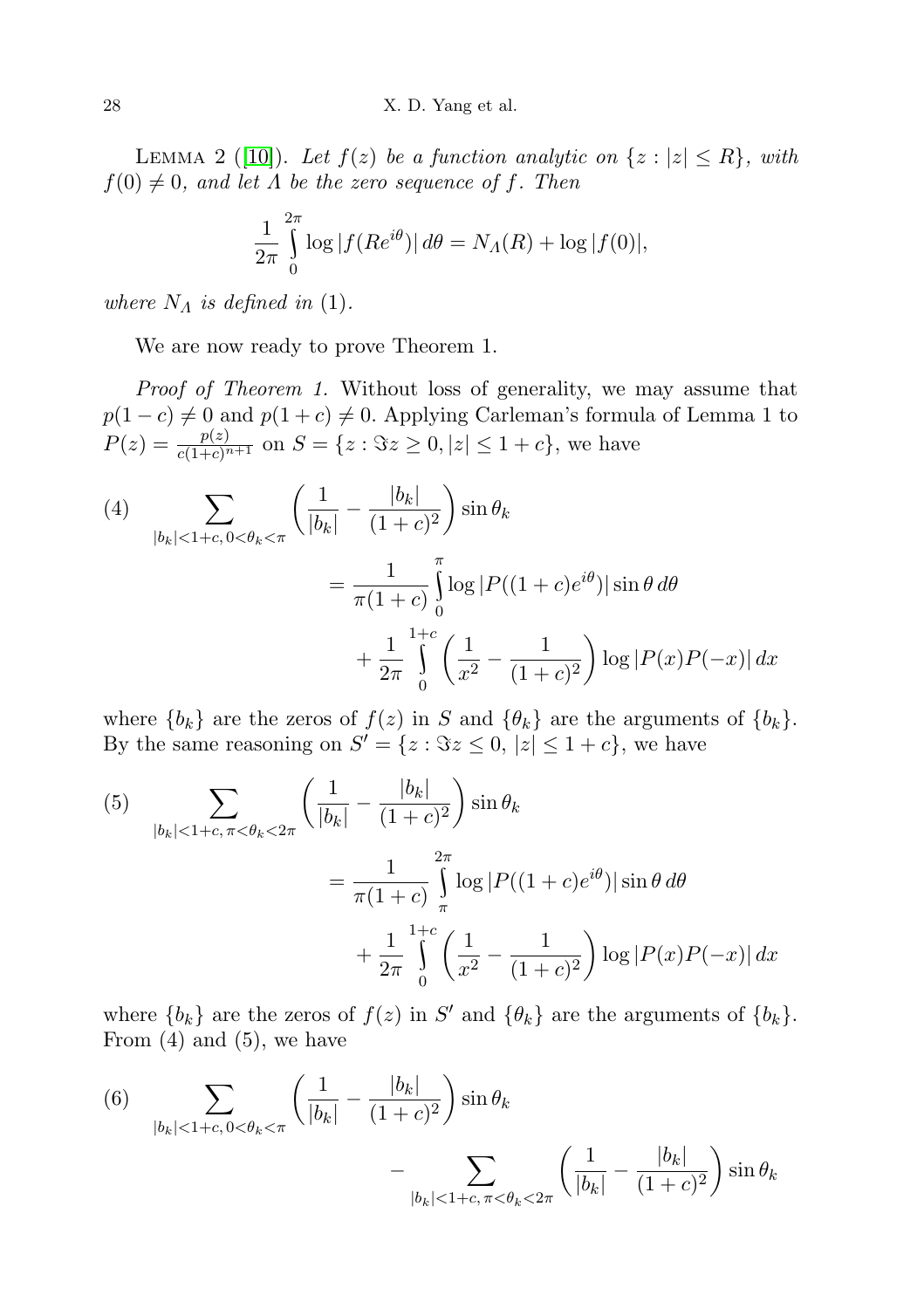$$
= \frac{1}{\pi(1+c)} \int_{0}^{\pi} \log |P((1+c)e^{i\theta})| \sin \theta d\theta
$$

$$
- \frac{1}{\pi(1+c)} \int_{\pi}^{2\pi} \log |P((1+c)e^{i\theta})| \sin \theta d\theta.
$$

Since  $\log a \leq 0$  for  $0 < a \leq 1$ , from (3) it is obvious that

(7)  $\log |P((1+c)e^{i\theta})| \le 0.$ 

By  $(6)$  and  $(7)$ , we have

$$
(8) \sum_{|b_k| < 1-c} \left( \frac{1}{|b_k|} - \frac{|b_k|}{(1+c)^2} \right) \left| \sin \theta_k \right| + \sum_{1-c \le |b_k| < 1+c} \left( \frac{1}{|b_k|} - \frac{|b_k|}{(1+c)^2} \right) \left| \sin \theta_k \right|
$$
\n
$$
\ge \frac{1}{\pi (1+c)} \int_0^{2\pi} \log |P((1+c)e^{i\theta})| \, d\theta.
$$

We claim that all the zeros of  $P(z)$  are located in the annulus  $c_0 < |z| < 2$ where  $c_0$  is some positive constant satisfying  $c \leq c_0 < 1$ . Actually, the zeros of  $p(z)$  and  $P(z)$  are the same. If  $0 < r = |z| \le c_0$  and

$$
p(z) = \sum_{j=0}^{n} a_j z^j, \quad a_j \in \{-1, 1\},\
$$

then

$$
|p(z)| \ge |a_0| - |a_1 z| - \dots - |a_n z^n| = 1 - (c_0 + c_0^2 + \dots + c_0^n)
$$
  
=  $1 - \frac{c_0(1 - c_0^n)}{1 - c_0} \ge 1 - (1 - c_0^n) > 0.$ 

And for  $r = |z| \geq 2$ ,

$$
|p(z)| \ge |a_n z^n| - |a_{n-1} z^{n-1}| - \dots - |a_1 z| - |a_0|
$$
  
=  $r^n - r^{n-1} - \dots - r - 1 = r^n - \frac{r^n - 1}{r - 1} > 0.$ 

Whence, by combining (8) and Lemma 2, we have

$$
(9) \quad \sum_{1-c \leq |b_k| < 1+c} \left( \frac{1}{|b_k|} - \frac{|b_k|}{(1+c)^2} \right) \left| \sin \theta_k \right|
$$
\n
$$
\geq \frac{2}{1+c} N_A(1+c) - \sum_{1/2 < |b_k| < 1-c} \left( \frac{1}{|b_k|} - \frac{|b_k|}{(1+c)^2} \right) \left| \sin \theta_k \right|.
$$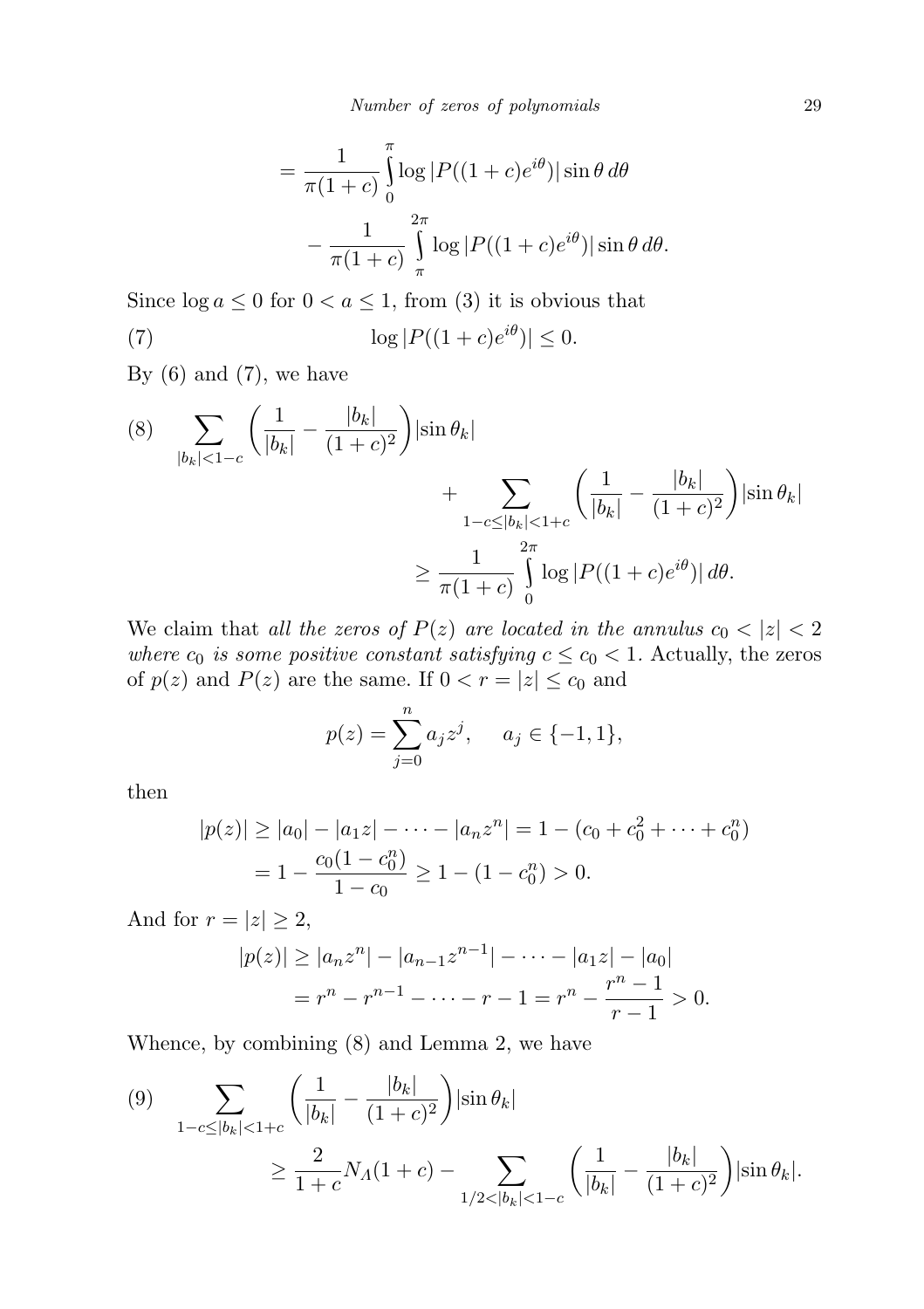Let m denote the number of zeros of  $p(z)$  in  $\{z \in \mathbb{C} : 1 - c \le |z| < 1 + c\}$ . By  $(9)$ , we have

$$
\sum_{1-c \le |b_k| < 1+c} \left( \frac{1}{|b_k|} - \frac{|b_k|}{(1+c)^2} \right) |\sin \theta_k| \le \sum_{1-c \le |b_k| < 1+c} \frac{4c}{(1-c)(1+c)^2}
$$
\n
$$
= m \frac{4c}{(1-c)(1+c)^2}.
$$

Since  $c < 1$  and

$$
-\sum_{1/2 < |b_k| < 1-c} \left( \frac{1}{|b_k|} - \frac{|b_k|}{(1+c)^2} \right) |\sin \theta_n| \ge -\frac{16}{9} C_A (1-c),
$$

if

$$
N_A(1+c) - \frac{16}{9}C_A(1-c) > 0
$$

then  $p(z)$  has at least one zero in the annulus  $\{z \in \mathbb{C} : 1 - c < |z| < 1 + c\}.$ 

Acknowledgments. This research was supported by YunNan Provincial Basic Research Foundation (Grant No. 2009ZC013X) and Basic Research Foundation of Education Bureau of YunNan Province (Grant No. 09Y0079).

## References

- [1] R. P. Boas, Jr., Entire Functions, Academic Press, New York, 1954.
- <span id="page-5-0"></span>[2] P. Borwein and T. Erdélyi, Questions about polynomials with  $\{0, -1, +1\}$  coefficients, Constr. Approx. 12 (1996), 439–442.
- $[3] \quad -$ ,  $\quad$ ,  $\quad$  On the zeros of polynomials with restricted coefficients, Illinois J. Math. 41 (1997), 667–675.
- [\[4\]](http://dx.doi.org/10.1112/S0024611599011831) P. Borwein, T. Erdélyi and G. Kós, *Littlewood-type problems on* [0, 1], Proc. London Math. Soc. 79 (1999), 22–46.
- <span id="page-5-3"></span>[\[5\]](http://dx.doi.org/10.1090/S0002-9947-08-04605-9) P. Borwein, T. Erdélyi and F. Littmann, *Polynomials with coefficients from a finite* set, Trans. Amer. Math. Soc. 360 (2008), 5145–5154.
- <span id="page-5-1"></span>[\[6\]](http://dx.doi.org/10.4007/annals.2008.167.1109) P. Borwein, T. Erdélyi, R. Perguson and R. Lockhart, On the zeros of cosine polynomials: solution to a problem of Littlewood, Ann. of Math. 167 (2008), 1109–1117.
- <span id="page-5-5"></span>[\[7\]](http://dx.doi.org/10.1307/mmj/1008719037) T. Erdélyi, On the zeros of polynomials with Littlewood-type coefficient constraints, Michigan Math. J. 49 (2001), 97–111.
- <span id="page-5-2"></span>[8] T. Erdélyi and D. S. Lubinsky, Large sieve inequalities via subharmonic methods and the Mahler measure of the Fekete polynomials, Canad. J. Math. 59 (2007), 730–741.
- [9] W. K. Hayman, Meromorphic Functions, Oxford Univ. Press, 1964.
- <span id="page-5-4"></span>[10] B. Ya. Levin, Lectures on Entire Functions, Transl. Math. Monogr. 150, Amer. Math. Soc., Providence, RI, 1996.